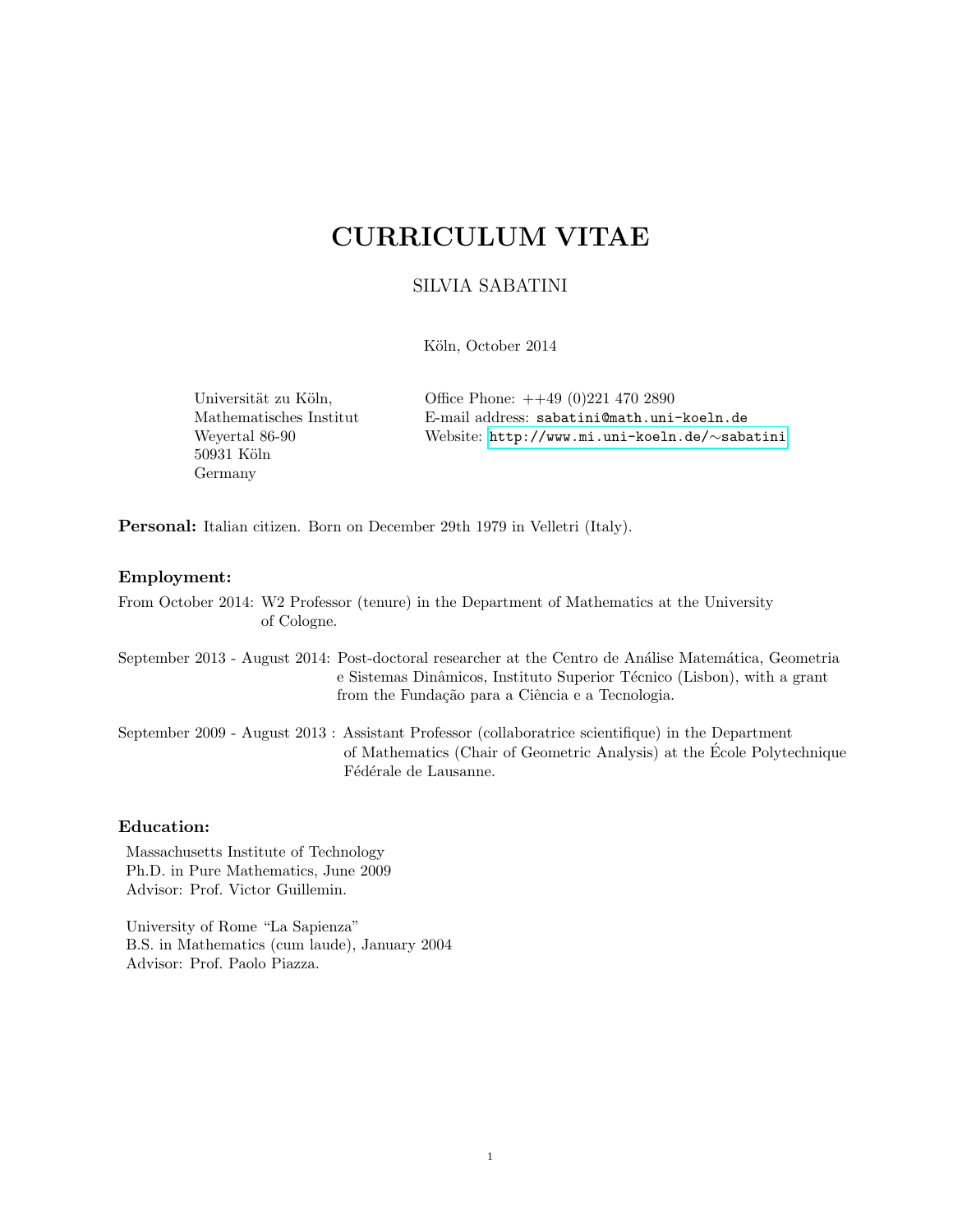#### Research Interests:

Equivariant symplectic geometry and its connections with algebraic topology, dynamical systems and combinatorics.

#### Research Grants:

Member of the following projects:

- "Geometry, Topology and Mathematical Physics" (FCT:EXCL/MAT-GEO/0222/2012) 326,000 Euros, May 2013 – April 2016.
- "Hamiltonian actions and Integrability in Geometry and Topology" (FCT:POCTI/MATH/117762/2010), 110,000 Euros, March 2012 – February 2015.
- "Symplectic and Related Geometries" (FCT:PTDC/MAT/098936/2008), 2010 2012.

#### Publications:

- 1. From compact semi-toric systems to Hamiltonian  $S^1$ -spaces (with S. Hohloch and D. Sepe), to appear in *Discrete and Continuous Dynamical Systems - A*, **35** (1),  $247 - 281$ (2015), [arXiv:1305.7040 \[math.SG\]](http://arxiv.org/abs/1305.7040).
- 2. Polynomial Assignments (with V. Guillemin and C. Zara). To appear on Indagationes Mathematicae, DOI: 10.1016/j.indag.2014.07.008. For the online publication, click [here.](http://www.sciencedirect.com/science/article/pii/S0019357714000627)
- 3. New tools for classifying Hamiltonian circle actions with isolated fixed points (with L. Godinho), Foundations of Computational Mathematics,  $14$  (4),  $791 - 860$  (2014). DOI: 10.1007/s10208-014-9204-1. The accompanying software can be found [here.](http://www.math.ist.utl.pt/~lgodin/MinimalActions.html)
- 4. Balanced fiber bundles and GKM theory (with V. Guillemin and C. Zara), *International* Math. Res. Notices. 17 , 3886 – 3910 (2013).
- 5. Moduli spaces of toric manifolds (with A. Pelayo, A.R. Pires and T.S. Ratiu), *Geometriae* Dedicata. 169 (1), 323–341 (2014). DOI: 10.1007/s10711-013-9858-x.
- 6. New Techniques for obtaining Schubert-type formulas for Hamiltonian manifolds (with S. Tolman), J. Symplectic Geometry 11 (2), 179 – 230 (2013).
- 7. Equivariant K-theory of GKM bundles (with V. Guillemin and C. Zara), Annals of Global Analysis and Geometry  $43$  (1),  $31 - 45$  (2013).
- 8. Cohomology of GKM fiber bundles (with V. Guillemin and C. Zara), J. Algebraic Combinatorics **35** (1),  $19 - 59$  (2012).
- 9. Towards classifying Hamiltonian torus actions with isolated fixed points (with L. Godinho). Proceedings of the Sociedade Portuguesa de Matemática, May 2013.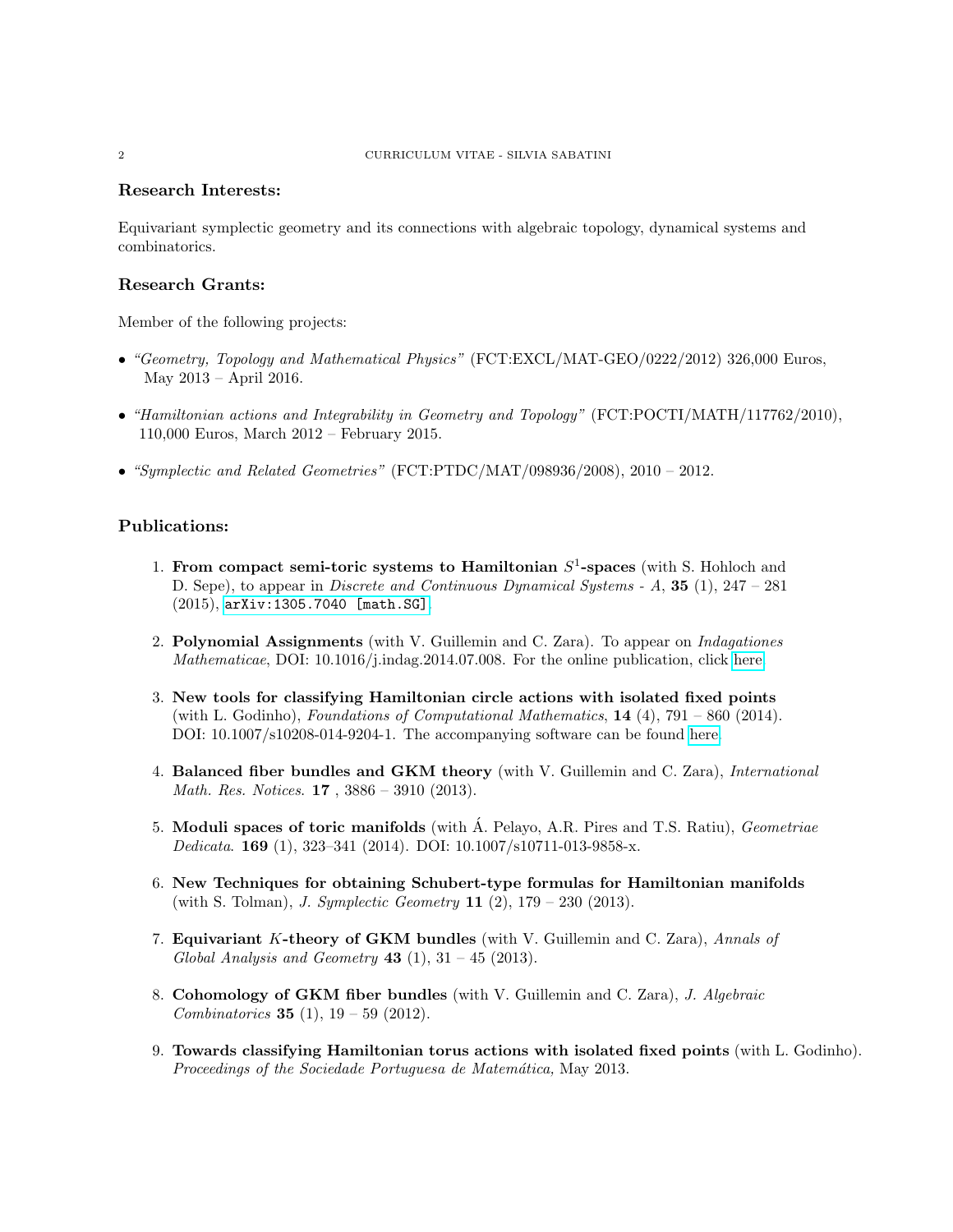#### Preprints:

- [1](#page-2-0). Fermat and the number of fixed points of periodic flows  $^1$  (with L. Godinho and Á. Pelayo). Submitted. [arXiv:1404.4541 \[math.AT\]](http://arxiv.org/pdf/1404.4541.pdf).
- 2. On the Chern numbers and the Hilbert polynomial of an almost complex manifold with a circle action. Submitted. [arXiv:1411.6458 \[math.AT\]](http://arxiv.org/abs/1411.6458)

#### In preparation:

- 1. Semi-toric systems on four dimensional compact symplectic manifolds (with S. Hohloch, M. Symington and D. Sepe).
- 2. A canonical basis for the equivariant K-theory ring of toric manifolds (with M. Pabiniak).

#### Thesis: "The topology of GKM spaces and GKM fibrations", Ph.D. Thesis, MIT, June 2009.

#### Conferences and Workshops:

Invited speaker at the following conferences and workshops:

• "Symplectic Techniques in Topology and Dynamics " (University of Cologne, September 2014). Title of the talk: Hamiltonian actions of tori and semi-toric systems of 4-dimensional compact symplectic manifolds.

• "GQT Colloquium" (Woudschouten conference center, Netherlands, July 2014). Title of the talk: When does a manifold have symmetry?

• "Higher Geometric Structures along the Lower Rhine V" (Radboud University, Nijmegen, June 2014). Title of the talk: Using number theory for counting the number of fixed points of periodic flows.

• "Beyond toric integrability" (Conference at Centre Bernoulli, EPFL, December 2013). Title of the talk: Semi-toric systems on compact symplectic manifolds.

• "Integrable systems and semiclassical analysis" (Workshop at Centre Bernoulli, EPFL, July 2013). Title of the talk: Equivariant topological invariants of Hamiltonian manifolds.

• "Young Researchers Meeting", Keynote speaker of Geometry (Conference at U. of Edinburgh, June 2013). Title of the talk: Classifying Hamiltonian actions on symplectic manifolds. The video of the talk is available [here.](http://www.dailymotion.com/video/x15z1kh_silvia-sabatini-yrm_tech)

• "Encontro Nacional da Sociedade Portuguesa de Matemática 2012" (Conference at U. of Algarve, July 2012)

Title of the talk: New tools for classifying Hamiltonian circle actions with isolated fixed points.

• "Moment maps" (Workshop at Centre Bernoulli, EPFL, August 2008)

<span id="page-2-0"></span><sup>&</sup>lt;sup>1</sup>This article continues the work of An integer optimization problem for non-Hamiltonian periodic flows,  $arX$ iv:1307.6766, (by A. Pelayo and myself). In particular the article employs classical results in number theory to fully solve the optimization problem ´ presented in arXiv:1307.6766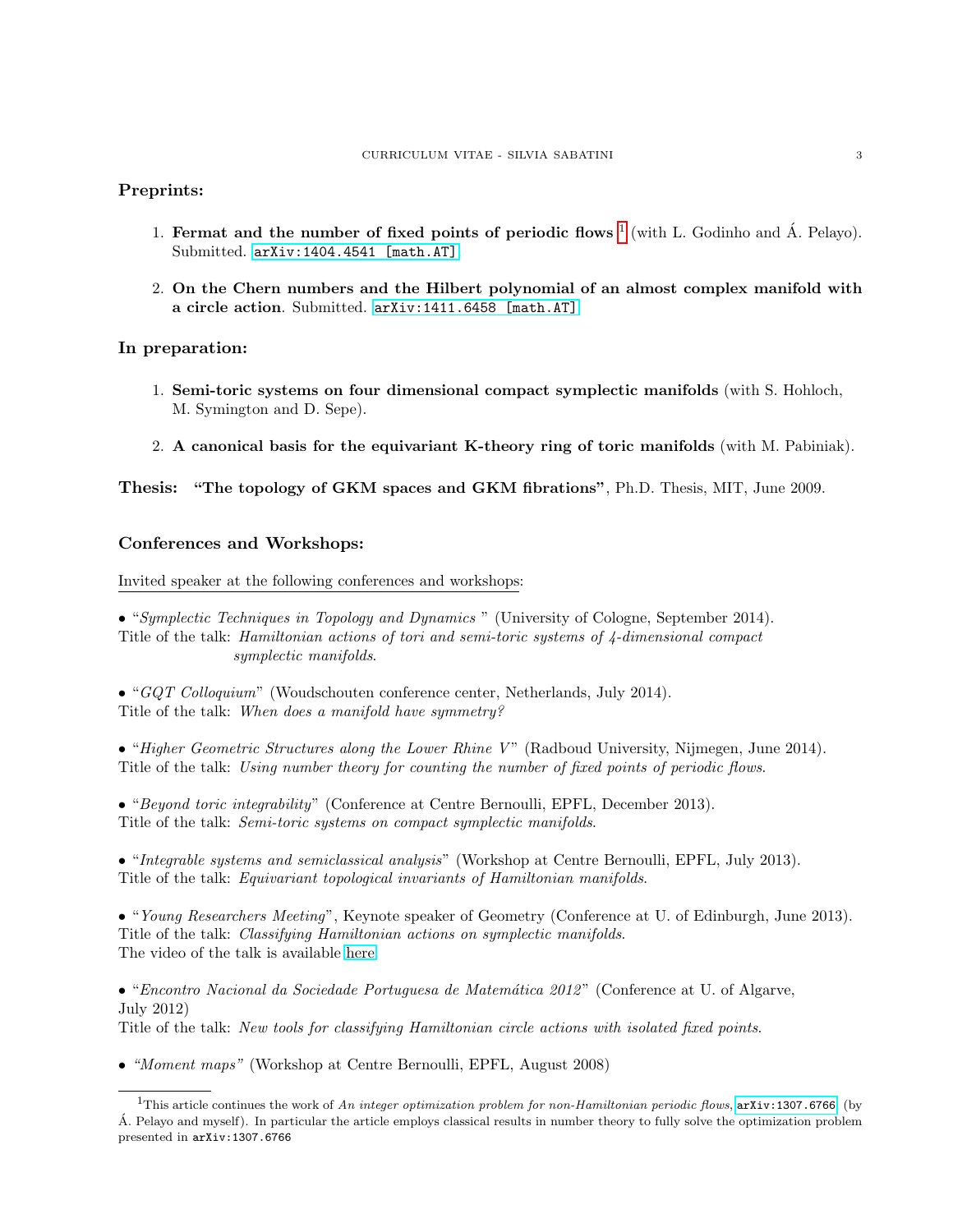Title of the talk: A geometric approach to Schubert calculus.

• AMS sectional meetings, (Conference at Rutgers U. New Brunswick, NJ, October 2007) Fall Eastern Section Meeting. Special section on: "Invariants of Lie Group Actions and Their Quotients" Title of the talk: On the  $S^1$ -equivariant cohomology of a compact symplectic manifold.

Invited to participate at the following workshops:

• "Localization techniques in equivariant cohomology" (American Institute of Mathematics in Palo Alto, California, March 2010)

• Women and Mathematics Program: "Algebraic Geometry and Group Actions" (IAS, May 14 to May 25 2007)

Selected to participate at the following program:

• IAS/PCMI Summer Program: "Low Dimensional Topology" (Park City UT, June 25 to July 15 2006).

Besides the conferences I was invited to, I participated at the following conferences:

- VIII Workshop on Symplectic Geometry, Contact Geometry, and Interactions (Lisbon, January 2014).
- Conference in honor of Alan Weinstein (Centre Bernoulli, EPFL, July 2013).
- Integrable Systems and Semiclassical Analysis (Centre Bernoulli, EPFL, July 2013).

• D–Days: A Panorama of Geometry. Conference in honor of Dietmar Salamon for his 60th birthday (ETH Zurich, June 2013).

- Poisson 2012: Poisson Geometry in Mathematics and Physics (Utrecht U., August 2012).
- GESTA 2011: New Trends in Symplectic and Contact Geometry (CIEM, Castro Urdiales, June 2011).
- Geometry, Mechanics, and Dynamics: A Workshop celebrating the 60th Birthday of Tudor Ratiu (CIRM, July 2010).
- Colloque Paulette Libermann (Institut Henri Poincaré, December 2009).
- Higher Structures in Mathematics and Physics (EPFL, November 2008).

• Geometric Aspects of Analysis and Mechanics: A Conference in Honor of the 65th Birthday of Hans Duistermaat, (Utrecht U., August 2007).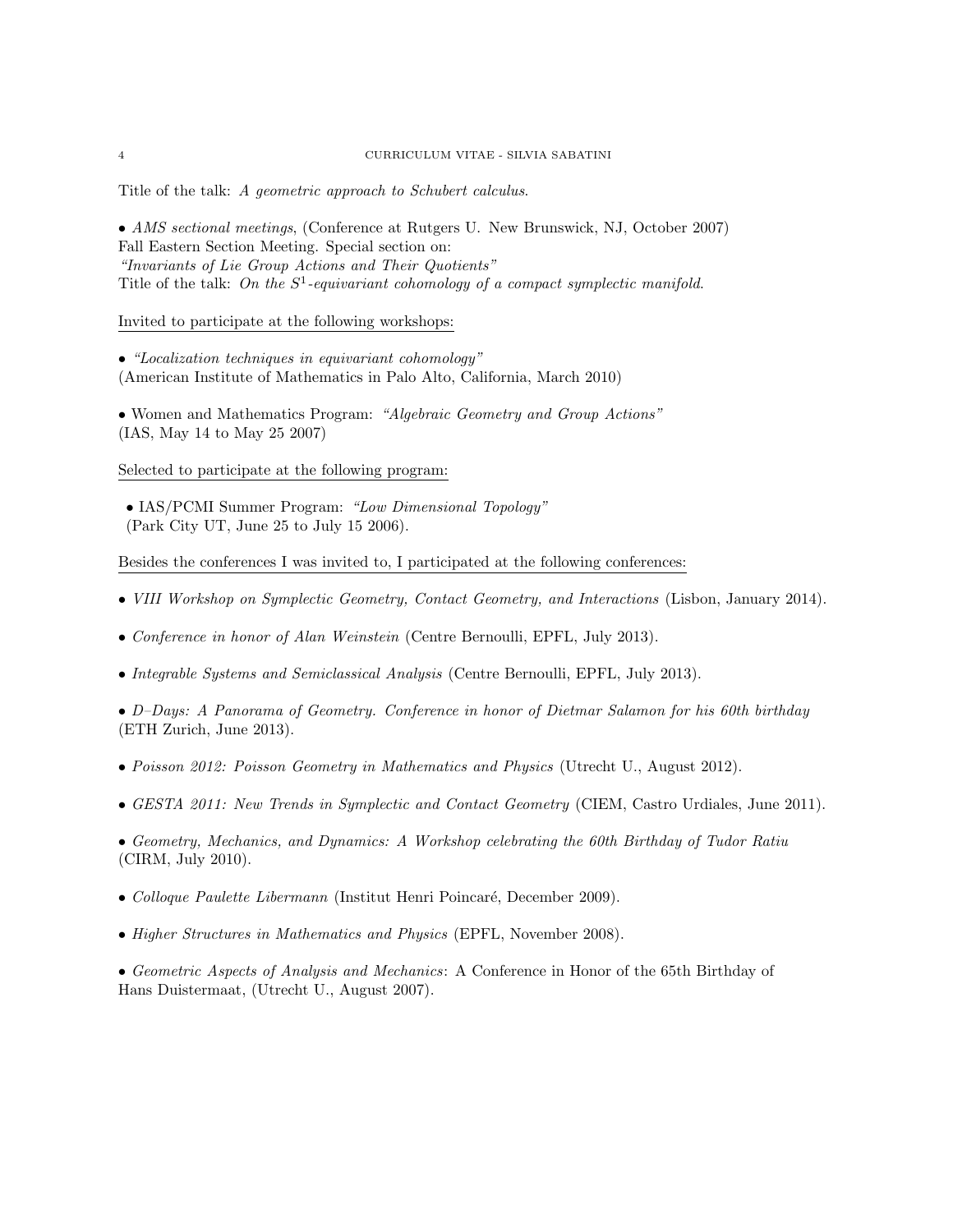#### CURRICULUM VITAE - SILVIA SABATINI 5

#### Seminar talks:

Invited speaker at the following seminars and lectures:

- University of Porto, "Geometry and Topology Seminar" "Chern numbers of compact symplectic manifolds with a circle action" (March 2014)
- University of Sheffield, "Differential Geometry Seminar" "Chern numbers of compact symplectic manifolds with a circle action" (February 2014)
- Max Planck Institute for Mathematics, "Higher Differential Geometry Seminar" "Classification problems in equivariant symplectic geometry" (November 2013)
- Utrecht University, "Geometry and Algebra, Geometry and Analysis" "Classification problems in equivariant symplectic geometry" (November 2013)
- Université de Genève, "Groupes de Lie et espaces des modules": "Computing the equivariant cohomology ring of flag varieties using their symplectic structure" (December 2013) "New tools for classifying  $S^1$ -Hamiltonian actions with isolated fixed points" (May 2012)
- Massachusetts Institute of Technology, D.W. Weeks Lecture Series "The geography of (some) manifolds with symmetries" (March 2013)
- Università di Roma "La Sapienza", "Algebra and Geometry seminar": "Nuovi metodi per classificare azioni Hamiltoniane di  $S^1$ " (January 2013)
- ETH Zürich, "Symplectic Geometry Seminar": "A necessary condition for  $S^1$ -Hamiltonian actions with isolated fixed points" (October 2011)
- Instituto Superior Técnico, "Geometria em Lisboa" "A necessary condition for  $S^1$ -Hamiltonian actions with isolated fixed points" (November 2011) "GKM spaces and GKM fiber bundles" (November 2009) "Equivariant cohomology of Hamiltonian T-spaces and equivariant fiber bundles" (November 2008)
- University of Illinois at Urbana-Champaign, "Symplectic geometry seminar" "Canonical classes and T-equivariant cohomology of a Hamiltonian space" (October 2007) "A simpler path formula for equivariant cohomology" (November 2007)

#### Other seminars:

- École Polytechnique Fédérale de Lausanne, "Hamiltonian Dynamics seminar": "A necessary condition for  $S^1$ -Hamiltonian manifolds" (March 2012) "A symplectic generalization of the Petrie's conjecture" (March 2010) "The equivariant cohomology of a GKM space" (November 2009) "GKM spaces and GKM fiber bundles" (October 2009)
- Massachusetts Institute of Technology, "Group actions on symplectic manifolds" "On the T-equivariant cohomology of a Hamiltonian T-manifold" (March 2008)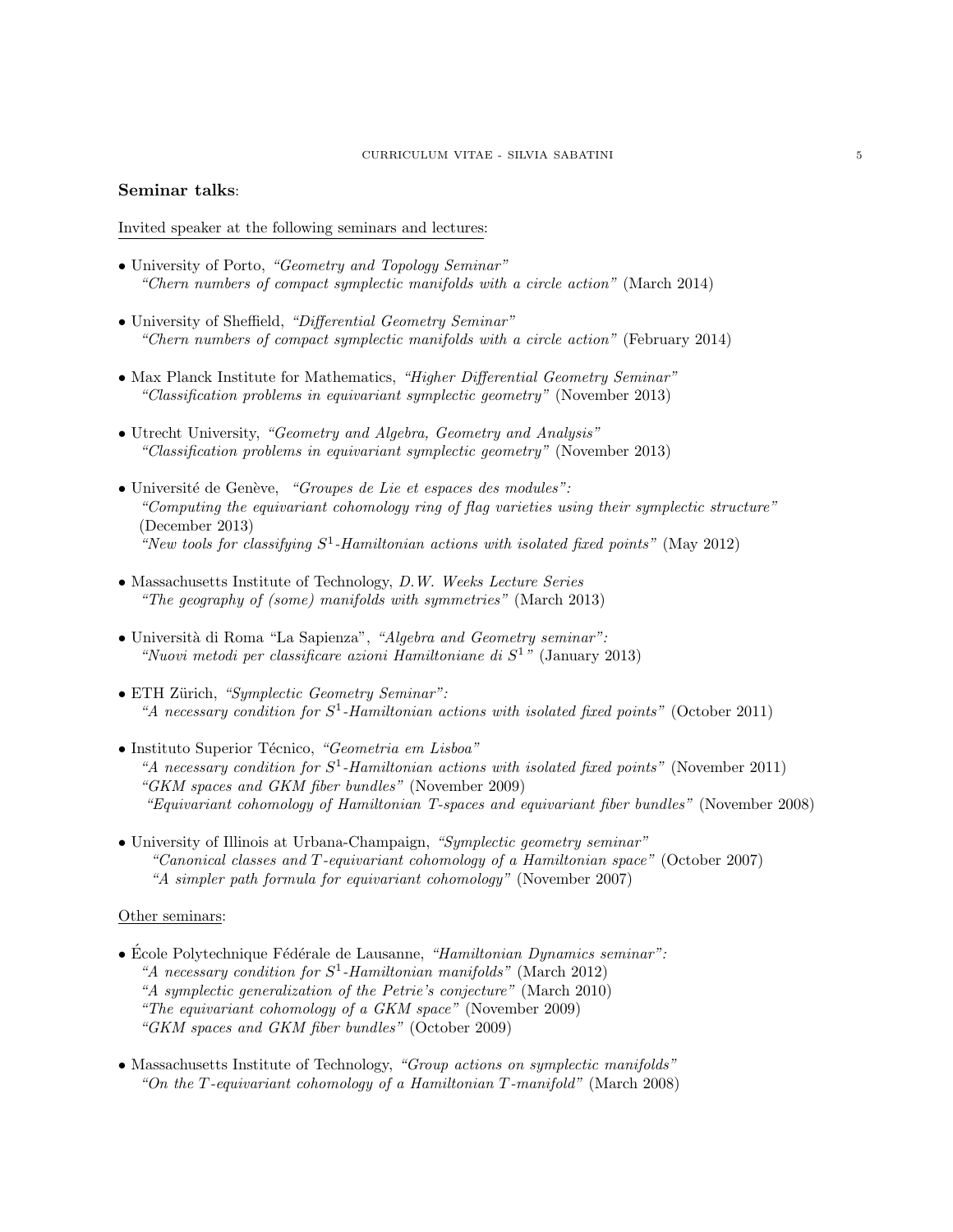Organizer and main speaker of the following weekly seminar:

"Equivariant de Rham theory and Morse theory", MIT, Spring 2006, Fall 2005.

#### Visiting positions:

• I was invited by Prof. Christian Blohmann to visit the Max Planck Institute for Mathematics from 25/11/13 until 29/11/13.

• In January 2012 and March 2013, Prof. Victor Guillemin invited me to visit the Department of Mathematics at the Massachusetts Institute of Technology.

• Since 2009 I have been invited several times by Prof. Leonor Godinho to visit the Department of Mathematics at the Instituto Superior Técnico (Lisbon).

• From September 2007 until December 2007 I visited the University of Illinois at Urbana-Champaign to work with Prof. Susan Tolman.

#### Fellowships and honors:

Graduate Student Appreciation (GSA) Fellowship, MIT, September 2007–December 2007 The GSA Fellowship is awarded to an outstanding woman student in the Department of Mathematics nearing completion of her degree. It provides financial support (tuition and stipend) for one semester.

Norman Levinson Fellowship, MIT, February 2005–May 2005

The Norman Levinson Fellowship is the top fellowship in Pure Math. Offered to an incoming student, it provides financial support (tuition and stipend) for one semester.

Akamai Presidential Fellowship, MIT, September 2004–December 2004 Selected as a Presidential Fellow in 2004-2005. Recipient of an Akamai Presidential Fellowship in Fall 2004. This fellowship program aims at recruiting the best and brightest to MIT. The fellowship provides financial support (tuition and stipend) for one semester.

#### Academic service:

• Referee for International Math. Res. Notices, J. Symplectic Geometry, Central European J. of Math. and Nonlinearity.

• In December 2012 I served as a jury member in the Ph.D. thesis defense of Maria Joao Quintao (IST, Lisbon. Advisor: Prof. Miguel Abreu).

• In July 2012 I was part of a teaching committee at EPFL.